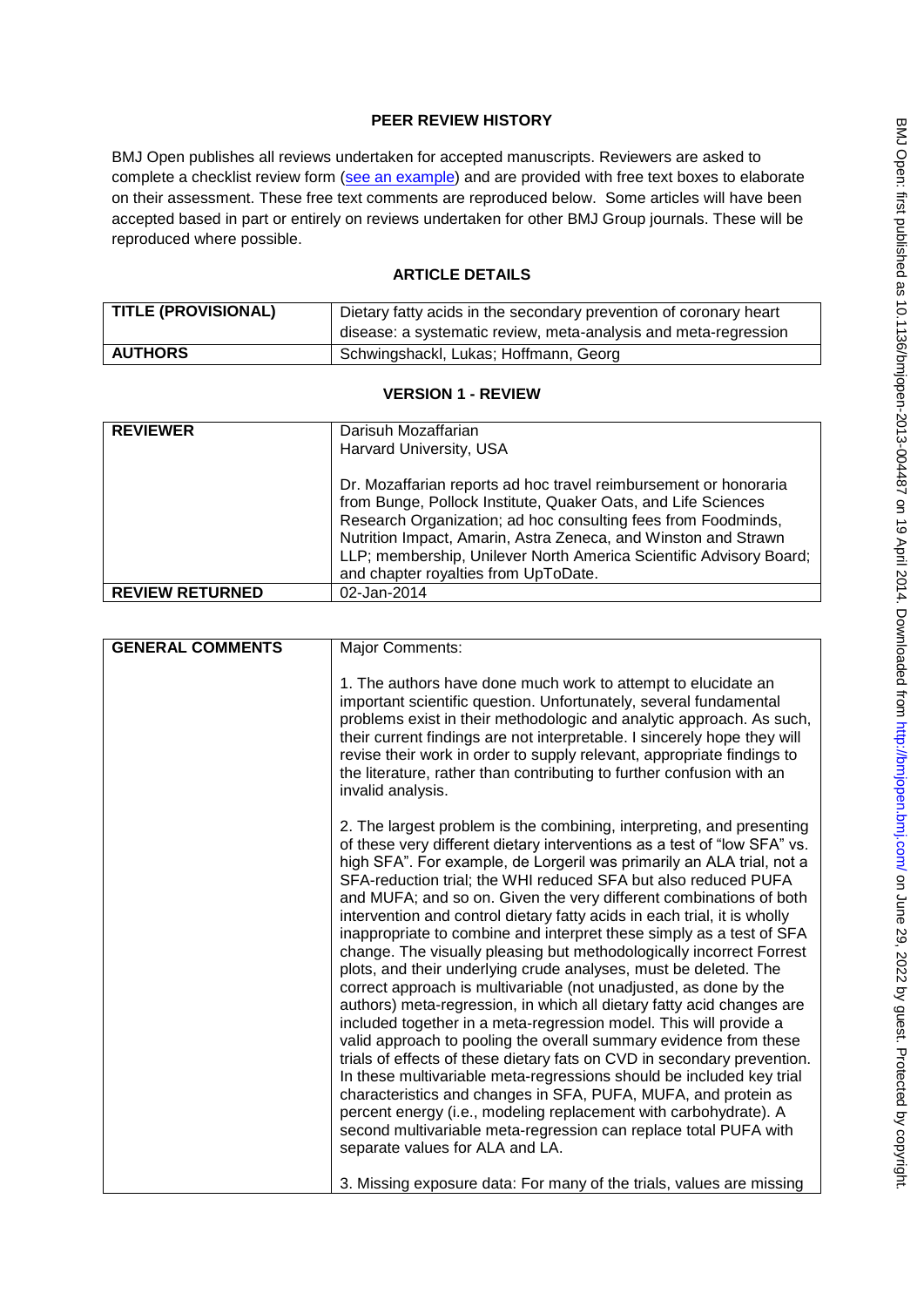| for % energy from various fatty acids, including for control groups<br>and also for LA and ALA in both groups. For control groups, these<br>values should be imputed based on average background dietary<br>intakes in similar populations at that time period. For evaluating LA,<br>all of the trials that reported on total PUFA should be included. None<br>of these trials except Lyon had a major focus on n-3, and as such,<br>total PUFA in each of these other trials would be nearly all (90%+)<br>LA. In addition, nearly all these trials reported the type of vegetable<br>oil used, so that the proportion of LA and ALA in total PUFA can be<br>directly calculated.                                                                                                                                                                                                                                                                                                                                                                                                                                                                                                                                                                                               |
|-----------------------------------------------------------------------------------------------------------------------------------------------------------------------------------------------------------------------------------------------------------------------------------------------------------------------------------------------------------------------------------------------------------------------------------------------------------------------------------------------------------------------------------------------------------------------------------------------------------------------------------------------------------------------------------------------------------------------------------------------------------------------------------------------------------------------------------------------------------------------------------------------------------------------------------------------------------------------------------------------------------------------------------------------------------------------------------------------------------------------------------------------------------------------------------------------------------------------------------------------------------------------------------|
| 4. Multiple outcomes: The authors evaluated 5 clinical outcomes,<br>and only found a borderline significant result (P=0.02) for one of<br>these. I do not favor Bonferroni correction for meta-analyses with<br>multiple outcomes, but at a minimum all null findings should be given<br>equal weight in the presentation of results in the Abstract, Figures,<br>Results text, and Discussion.                                                                                                                                                                                                                                                                                                                                                                                                                                                                                                                                                                                                                                                                                                                                                                                                                                                                                   |
| 5. Heterogeneity appears substantial. Sensitivity analyses should<br>evaluate the influence of single trials on each meta-regression<br>result.                                                                                                                                                                                                                                                                                                                                                                                                                                                                                                                                                                                                                                                                                                                                                                                                                                                                                                                                                                                                                                                                                                                                   |
| 6. Other RCT data from the Singh group has been questioned for<br>veracity and withdrawn by the publishing journal. As such, this trial<br>should be dropped, or included only in sensitivity analyses.                                                                                                                                                                                                                                                                                                                                                                                                                                                                                                                                                                                                                                                                                                                                                                                                                                                                                                                                                                                                                                                                           |
| 7. The blood lipid outcomes (TC, HDL, LDL, etc.) should be dropped<br>from the meta-analysis. Other published meta-analyses, including<br>far more studies, have established the well-documented effects of<br>dietary fats on blood lipids, and these results add nothing but<br>publication bias and missing data riddled confusion.                                                                                                                                                                                                                                                                                                                                                                                                                                                                                                                                                                                                                                                                                                                                                                                                                                                                                                                                            |
| 8. Introduction: The state of current knowledge should be more<br>clearly presented, in particular the strong evidence that effects of<br>change in SFA cannot be considered independent of the specific<br>replacement nutrient. Exchanging SFA for PUFA, MUFA, carb, or<br>protein (or different subsets of foods within these nutrients) would<br>logically, and based on all available evidence, have very different<br>effects on CVD risk factors and CVD events. This is the crux of the<br>issue, and should be clearly presented and described in the Intro,<br>with appropriate citations. For example, the review by Skeaff, and<br>the follow-up final report from the FAO, clearly discuss the issue of<br>effect modification by nutrient replacement. The US Dietary<br>Guidelines also discuss this issue. Analyses of 11 pooled cohorts by<br>Jakobsen et al., as well as the investigation by Mozaffarian et al.<br>(citation #6 in the present manuscript) also review this key issue.<br>The Introduction should be accordingly revised. This will also<br>provide the relevant background to explain the need for<br>methodologic rigor in pooling the results of these trials by<br>multivariable meta-regression, with carbohydrate as the<br>replacement. |
|                                                                                                                                                                                                                                                                                                                                                                                                                                                                                                                                                                                                                                                                                                                                                                                                                                                                                                                                                                                                                                                                                                                                                                                                                                                                                   |

| <b>REVIEWER</b>        | Franca Marangoni<br>Nutrition Foundation of Italy |
|------------------------|---------------------------------------------------|
| <b>REVIEW RETURNED</b> | 04-Jan-2014                                       |
|                        |                                                   |

| <b>GENERAL COMMENTS</b> | It is an interesting systematic review and metanalysis of the        |
|-------------------------|----------------------------------------------------------------------|
|                         | available data on the role of saturated fatty acids in the secondary |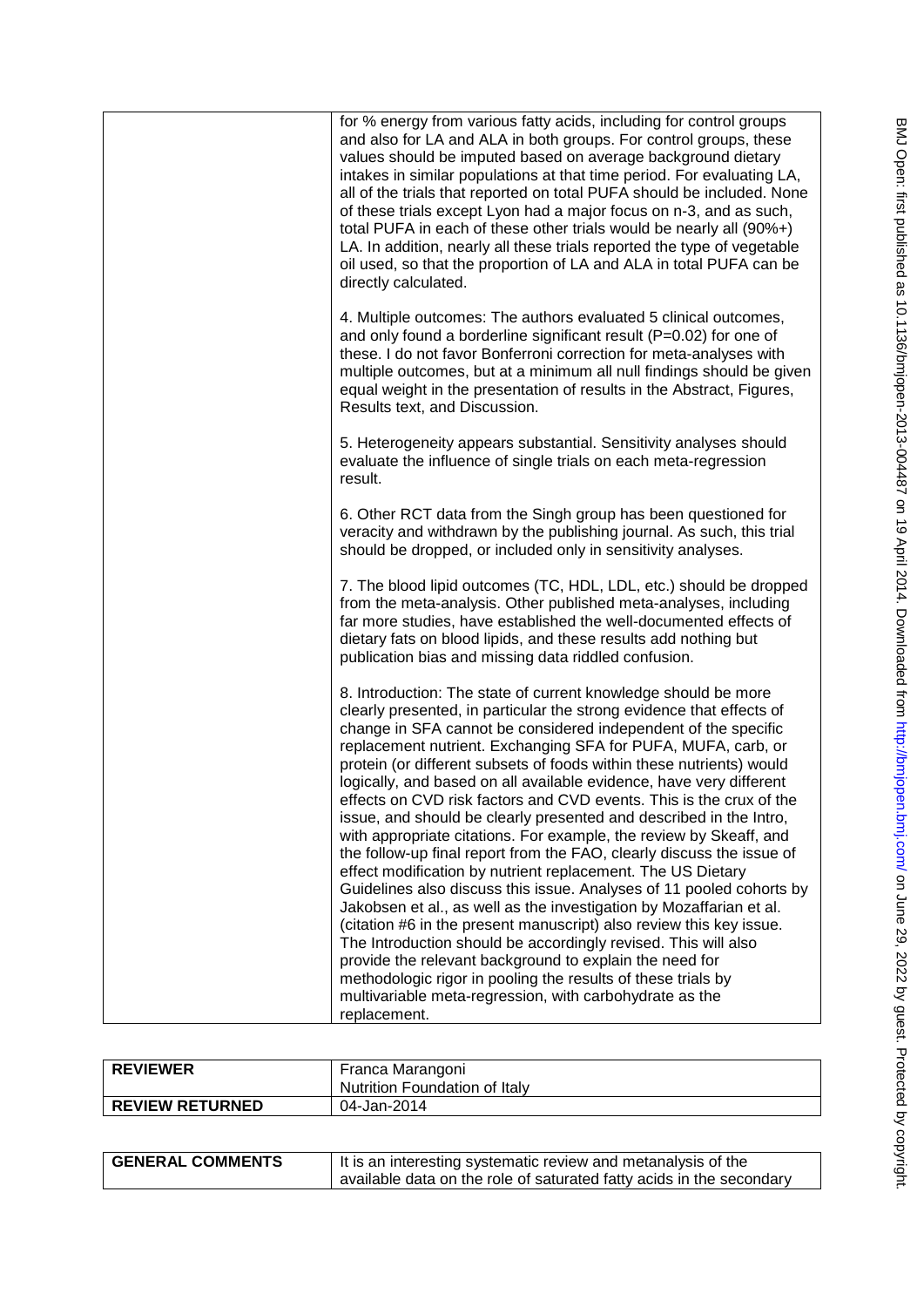| prevention of coronary heart disease. While the relationship between<br>saturated fats and prevention seems to be supported by the<br>described data, the associations between other fatty acid classes do<br>not appear to be confirmed. For example the Authors state that<br>Statistically significant dose-response relationships could be<br>detected between PUFA (mixed n6 and n3) intake and changes in<br>TC as well as between absolute intake of saturated fatty acids and<br>risk of allcause mortality (p=0.040). However they find a direct<br>association between intakes of linoleic acid, that represents most of<br>PUFA in the diet, and CVD mortality and CVD events. Due to the<br>low number of data available on different PUFA, and on linoleic in<br>particular, in the selected studies, I suggest to focus on the benefits<br>associated to lower dietary SFA rather than to all the fatty acids. In<br>fact this evaluation would need a different selection of the literature. |
|-------------------------------------------------------------------------------------------------------------------------------------------------------------------------------------------------------------------------------------------------------------------------------------------------------------------------------------------------------------------------------------------------------------------------------------------------------------------------------------------------------------------------------------------------------------------------------------------------------------------------------------------------------------------------------------------------------------------------------------------------------------------------------------------------------------------------------------------------------------------------------------------------------------------------------------------------------------------------------------------------------------|
| I suggest to focus the paper on the effects benefits do lower SFA<br>rather than on all the fatty acid classes                                                                                                                                                                                                                                                                                                                                                                                                                                                                                                                                                                                                                                                                                                                                                                                                                                                                                              |

| <b>REVIEWER</b>        | Robin Christensen, MSc, PhD; Senior Biostatistician                   |
|------------------------|-----------------------------------------------------------------------|
|                        | Musculoskeletal Statistics Unit (MSU)                                 |
|                        | The Parker Institute, Department of Rheumatology.                     |
|                        | Copenhagen University Hospital, Bispebjerg and Frederiksberg.         |
|                        |                                                                       |
|                        | Dr. Christensen is involved in many health-care initiatives and       |
|                        | research that could benefit from wide uptake of this publication      |
|                        | (including Cochrane, OMERACT, and the GRADE Working Group).           |
|                        |                                                                       |
|                        | Musculoskeletal Statistics Unit, The Parker Institute is grateful for |
|                        | the financial support received from public and private foundations,   |
|                        | companies and private individuals over the years. The Parker          |
|                        | Institute is supported by a core grant from the Oak Foundation; The   |
|                        |                                                                       |
|                        | Oak Foundation is a group of philanthropic organizations that, since  |
|                        | its establishment in 1983, has given grants to not-for-profit         |
|                        | organizations around the world.                                       |
| <b>REVIEW RETURNED</b> | 02-Feb-2014                                                           |

| <b>GENERAL COMMENTS</b> | This is a good paper on highly relevant "Public Health issue".<br>The authors investigate the effects of diets low in SFA vs. diets<br>"more SFA" on all-cause mortality, cardiovascular mortality,<br>cardiovascular events (myocardial infarction, stroke), and<br>cardiovascular risk factors in subjects with established CHD.                                                        |
|-------------------------|-------------------------------------------------------------------------------------------------------------------------------------------------------------------------------------------------------------------------------------------------------------------------------------------------------------------------------------------------------------------------------------------|
|                         | The authors have done a good job; the meta-analysis approaches<br>are contemporary and state-of the art.                                                                                                                                                                                                                                                                                  |
|                         | I only minor comments to consider:                                                                                                                                                                                                                                                                                                                                                        |
|                         | The project would benefit a lot from the authors trying to<br>communicate "the quality of the evidence" (ie, the confidence in the<br>estimates) - as that is what dietary guidelines panels would need.<br>Thus, also given by the current BMJ policy, the authors should<br>discuss whether the evidence is downgraded according to the<br>recommndations from the GRADE Working Group. |
|                         | I would strongly recommend the authors to present their meta-<br>analyses in an "Evidence Profile Table".                                                                                                                                                                                                                                                                                 |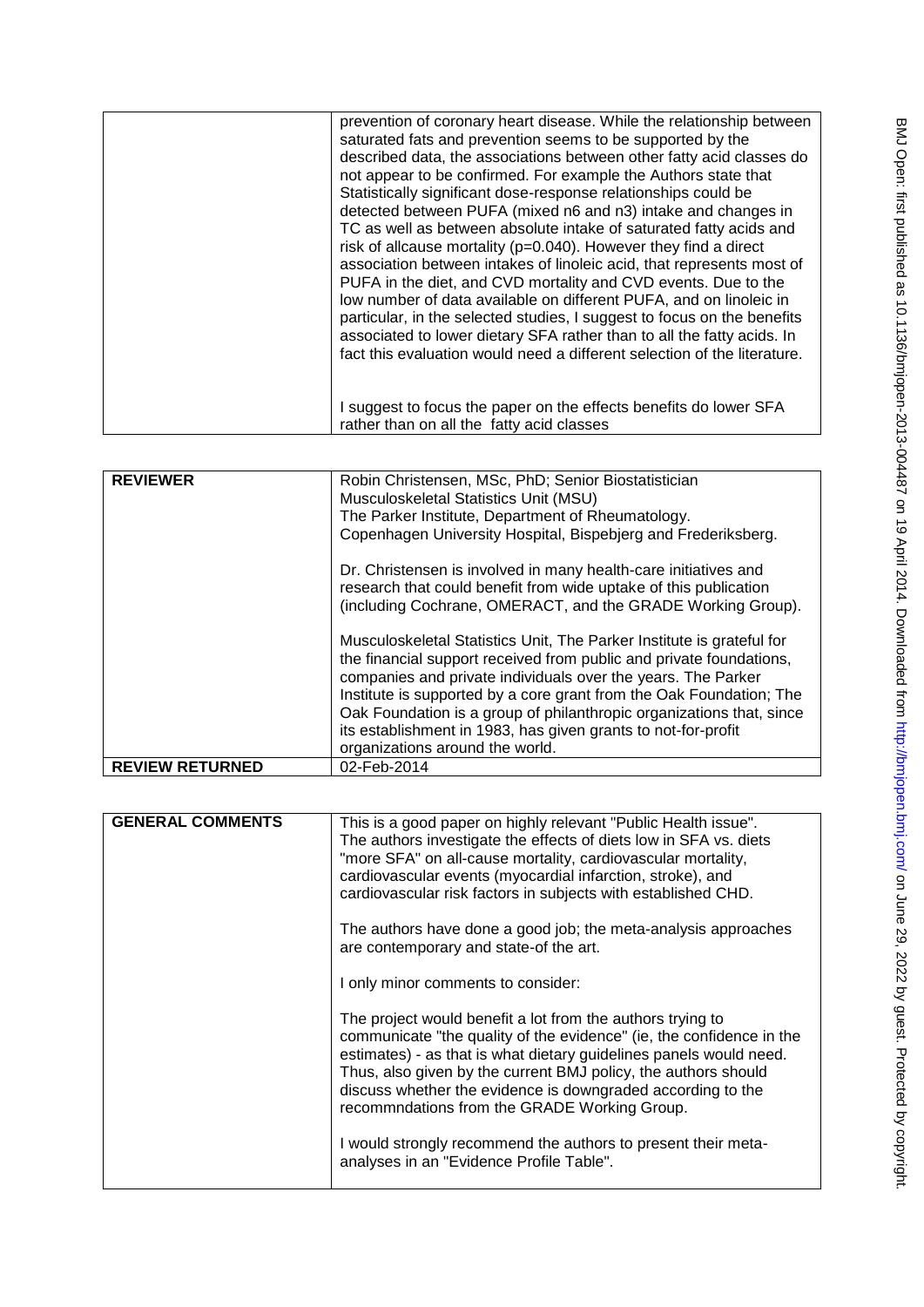| ļ                                                                                                              |
|----------------------------------------------------------------------------------------------------------------|
|                                                                                                                |
|                                                                                                                |
|                                                                                                                |
|                                                                                                                |
|                                                                                                                |
|                                                                                                                |
| . ^ トニ:ヘトンフィス ファフ イ                                                                                            |
| 2                                                                                                              |
|                                                                                                                |
|                                                                                                                |
|                                                                                                                |
|                                                                                                                |
|                                                                                                                |
|                                                                                                                |
|                                                                                                                |
|                                                                                                                |
|                                                                                                                |
|                                                                                                                |
|                                                                                                                |
| <b>1175デジジリン コロコ コココロム ココココ アミニココユニコ</b>                                                                       |
| בווטרו המספטוואסט וואר בין היא ווילד בסירה לאור בסירה האוריה היה ויה בין האוריה האוריה היה האוריה האוריה האורי |
|                                                                                                                |
|                                                                                                                |
|                                                                                                                |
|                                                                                                                |
|                                                                                                                |
| יי אינווראינוראל וויא                                                                                          |
|                                                                                                                |
|                                                                                                                |
|                                                                                                                |
|                                                                                                                |
|                                                                                                                |
| in air ann an an an an an an an an an a                                                                        |
|                                                                                                                |
|                                                                                                                |
|                                                                                                                |
|                                                                                                                |
|                                                                                                                |
|                                                                                                                |
|                                                                                                                |
|                                                                                                                |
|                                                                                                                |
|                                                                                                                |
|                                                                                                                |
|                                                                                                                |

 $\blacksquare$ 

| In the abstract the authors should include the observed<br>inconsistency (I-squared measure); and mention whether the<br>heterogeneity would likely downgrade our confidence in the<br>estimates.                               |
|---------------------------------------------------------------------------------------------------------------------------------------------------------------------------------------------------------------------------------|
| From a "content expert perspective" I would like to see an ancillary<br>analysis addressing whether the length of the fatty acids change the<br>hazards Some argue that e.g. the C18:0 can be considered a<br>protective agent. |
| - Thus, the simple question is, are all SFA's hazardous(?)                                                                                                                                                                      |
| This is a good paper; definitely worth publishing.                                                                                                                                                                              |

# **VERSION 1 – AUTHOR RESPONSE**

Reviewer Name Darisuh Mozaffarian

Institution and Country Harvard University, USA

Please state any competing interests or state "None declared": Dr. Mozaffarian reports ad hoc travel reimbursement or honoraria from Bunge, Pollock Institute, Quaker Oats, and Life Sciences Research Organization; ad hoc consulting fees from Foodminds, Nutrition Impact, Amarin, Astra Zeneca, and Winston and Strawn LLP; membership, Unilever North America Scientific Advisory Board; and chapter royalties from UpToDate.

Major Comments:

1. The authors have done much work to attempt to elucidate an important scientific question. Unfortunately, several fundamental problems exist in their methodologic and analytic approach. As such, their current findings are not interpretable. I sincerely hope they will revise their work in order to supply relevant, appropriate findings to the literature, rather than contributing to further confusion with an invalid analysis.

2. The largest problem is the combining, interpreting, and presenting of these very different dietary interventions as a test of "low SFA" vs. high SFA". For example, de Lorgeril was primarily an ALA trial, not a SFA-reduction trial; the WHI reduced SFA but also reduced PUFA and MUFA; and so on. Given the very different combinations of both intervention and control dietary fatty acids in each trial, it is wholly inappropriate to combine and interpret these simply as a test of SFA change. The visually pleasing but methodologically incorrect Forrest plots, and their underlying crude analyses, must be deleted. The correct approach is multivariable (not unadjusted, as done by the authors) metaregression, in which all dietary fatty acid changes are included together in a meta-regression model. This will provide a valid approach to pooling the overall summary evidence from these trials of effects of these dietary fats on CVD in secondary prevention. In these multivariable meta-regressions should be included key trial characteristics and changes in SFA, PUFA, MUFA, and protein as percent energy (i.e., modeling replacement with carbohydrate). A second multivariable meta-regression can replace total PUFA with separate values for ALA and LA.

COMMENT: According to the reviewer´s suggestions, we revised the analyses of the different interventions trials, previously presented as low vs. high SFA. Dietary interventions are now differentiated as reduced/modified fat diets according to approaches chosen by other meta-analyses as well (e.g. Hooper et al. 2012, Skeaff and Miller, 2009). Consequently, literature search has been updated (now including the CVD mortality and CVD event data from the trial by Ramsden et al., 2013).

As requested by the referee, a multivariate meta-regression was performed including all dietary fatty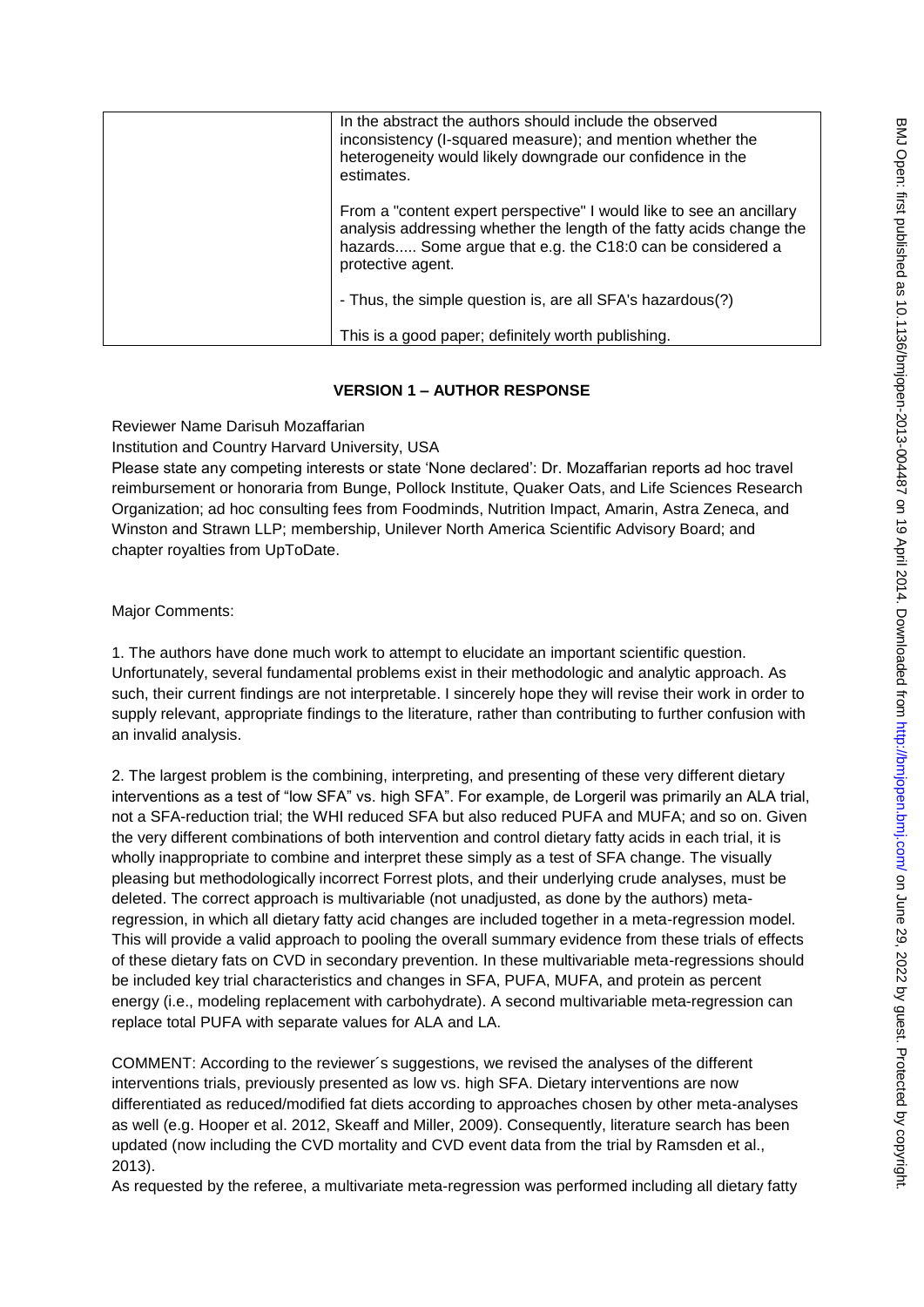acids together with a second multivariate meta-regression including LA and ALA values. Due to the reduced degrees of freedom of the main analysis, we decided that performing both univariate and multivariate meta-regression analyses was appropriate.

Since only a low number of studies provided data on protein, the respective potential effects of the macronutrient (available only for 5 trials) could not be estimated.

Likewise, modelling replacement with carbohydrates was not possible, although previous metaanalyses of cohort studies implemented this procedure. However, in the meta-analysis by Skeaff and Miller (2009), RCTs were classified into 4 categories: (1) diets involving a change in the PUFA:SFA ratio, (2) diets involving a reduction in total fat, (3) diets involving an increase in fish or fish oil intake, (4) diets involving an increase in foods rich in α-linolenic acid. In the meta-analysis of RCTs by Hooper et al. (2012), 3 subgroups were combined in the main analysis: (1) low fat diets, (2) modified fat diets, (3) and combination of (1)  $+$  (2). Thus, since previous meta-analyses synthesized these different dietary approaches into one analysis, we assume that our new analysis is valid. In addition, we performed sensitivity analyses for PUFA vs. SFA trials focusing on secondary prevention and sensitivity analysis for trials adopting "fish advice" vs. "no fish advice". In the Discussion section of the revised manuscript, the limitations of findings of the meta-regressions analyses performed in the present study are clearly stated, i.e. that the results must be carefully interpreted and used only to generate hypotheses.

3. Missing exposure data: For many of the trials, values are missing for % energy from various fatty acids, including for control groups and also for LA and ALA in both groups. For control groups, these values should be imputed based on average background dietary intakes in similar populations at that time period. For evaluating LA, all of the trials that reported on total PUFA should be included. None of these trials except Lyon had a major focus on n-3, and as such, total PUFA in each of these other trials would be nearly all (90%+) LA. In addition, nearly all these trials reported the type of vegetable oil used, so that the proportion of LA and ALA in total PUFA can be directly calculated.

COMMENT: In agreement with the Reviewer´s comments, we imputed the values for dietary fatty acids for three study control groups (Ball et al. 1965, Leren et al. 1968, and Rose et al. 1965) on average background dietary intakes in similar populations at that time period, the corresponding data were derived from the Diet Heart Study control group (1968). Values are given in the revised version of Table 1. In addition, as suggested by the Referee, LA was calculated from PUFA content (as 90% of PUFA content). Information on the vegetable oil provided for the interventions was given by five study groups, so that LA or ALA content could be calculated.

4. Multiple outcomes: The authors evaluated 5 clinical outcomes, and only found a borderline significant result (P=0.02) for one of these. I do not favor Bonferroni correction for meta-analyses with multiple outcomes, but at a minimum all null findings should be given equal weight in the presentation of results in the Abstract, Figures, Results text, and Discussion.

COMMENT: In the revised manuscript, only 4 clinical outcomes were included (it was not possible to perform meta-regression for stroke, since only 4 data points were available). The findings of the new analyses were given equal weight within the corresponding sections.

5. Heterogeneity appears substantial. Sensitivity analyses should evaluate the influence of single trials on each meta-regression result.

COMMENT: As shown in the revised versions of Table 2 and 3, respectively, heterogeneity was substantial. As requested by the Referee, the influence of single trials on the meta-regression results was evaluated.

6. Other RCT data from the Singh group has been questioned for veracity and withdrawn by the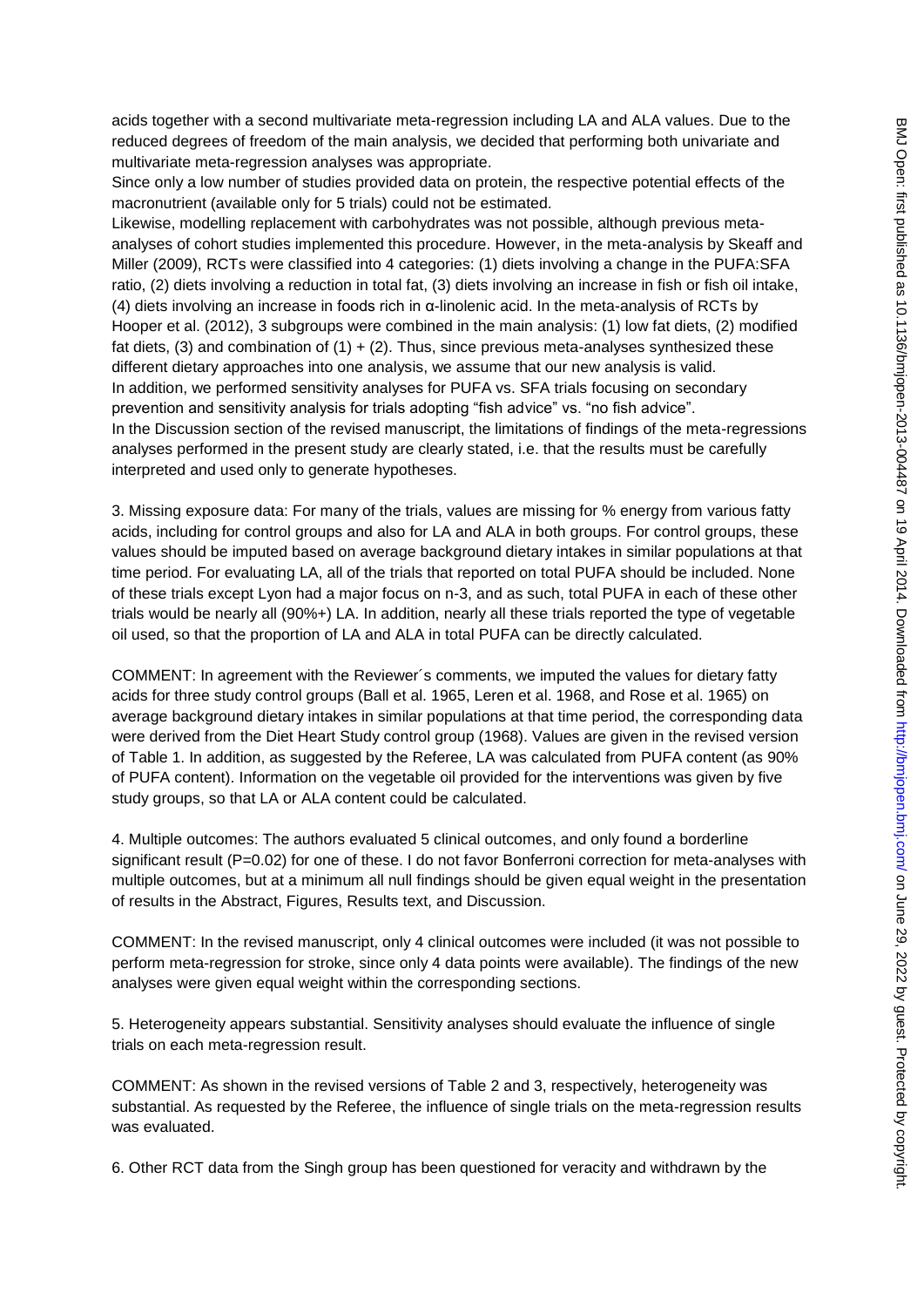publishing journal. As such, this trial should be dropped, or included only in sensitivity analyses.

COMMENT: The study by Singh et al. was excluded from the main analysis, but included in the sensitivity analyses.

7. The blood lipid outcomes (TC, HDL, LDL, etc.) should be dropped from the meta-analysis. Other published meta-analyses, including far more studies, have established the well-documented effects of dietary fats on blood lipids, and these results add nothing but publication bias and missing data riddled confusion.

COMMENT: The blood lipid outcomes were deleted from the revised version of the manuscript.

8. Introduction: The state of current knowledge should be more clearly presented, in particular the strong evidence that effects of change in SFA cannot be considered independent of the specific replacement nutrient. Exchanging SFA for PUFA, MUFA, carb, or protein (or different subsets of foods within these nutrients) would logically, and based on all available evidence, have very different effects on CVD risk factors and CVD events. This is the crux of the issue, and should be clearly presented and described in the Intro, with appropriate citations. For example, the review by Skeaff, and the follow-up final report from the FAO, clearly discuss the issue of effect modification by nutrient replacement. The US Dietary Guidelines also discuss this issue. Analyses of 11 pooled cohorts by Jakobsen et al., as well as the investigation by Mozaffarian et al. (citation #6 in the present manuscript) also review this key issue. The Introduction should be accordingly revised. This will also provide the relevant background to explain the need for methodologic rigor in pooling the results of these trials by multivariable meta-regression, with carbohydrate as the replacement.

COMMENT: In keeping with the Reviewer´s recommendations, the following paragraph (regarding replacement of SFA for PUFA, MUFA, carb or protein) has been added to the Introduction section of the revised manuscript:

"Exchanging SFA for polyunsaturated fatty acids (PUFA), monounsaturated fatty acids (MUFA), carbohydrates (CHO), or protein exerted different effects on CVD risk factors and CVD events [5]. In a systematic review and meta-analysis of cohort studies and randomized controlled trials, Skeaff and Miller [6] concluded that there is convincing evidence that replacement of PUFA by SFA decreases the risk of fatal CHD and CHD events, however they could not confirm the hypothesis of a direct association between SFA intake and CHD death [6]. Furthermore, the authors inferred that replacing SFA with CHO had no relation to CHD. The follow-up final report from the FAO stated that SFA intake should not be higher than 10% of total energy consumption and that SFA should be replaced with PUFA [7]. In their meta-analysis of cohort studies, Jakobsen et al. [8] observed that replacing SFA with PUFA reduced the risk of coronary events by 13% and the risk of coronary deaths by 26%, respectively. In contrast, replacement of SFA by CHO or MUFA marginally increased the risk of coronary events, whereas no significant effects on coronary death could be observed."

Reviewer Name Franca Marangoni Institution and Country Nutrition Foundation of Italy, Italy Please state any competing interests or state "None declared": Nutrition Fatty acids Lipid metabolism Cardiovascular prevention

It is an interesting systematic review and metanalysis of the available data on the role of saturated fatty acids in the secondary prevention of coronary heart disease. While the relationship between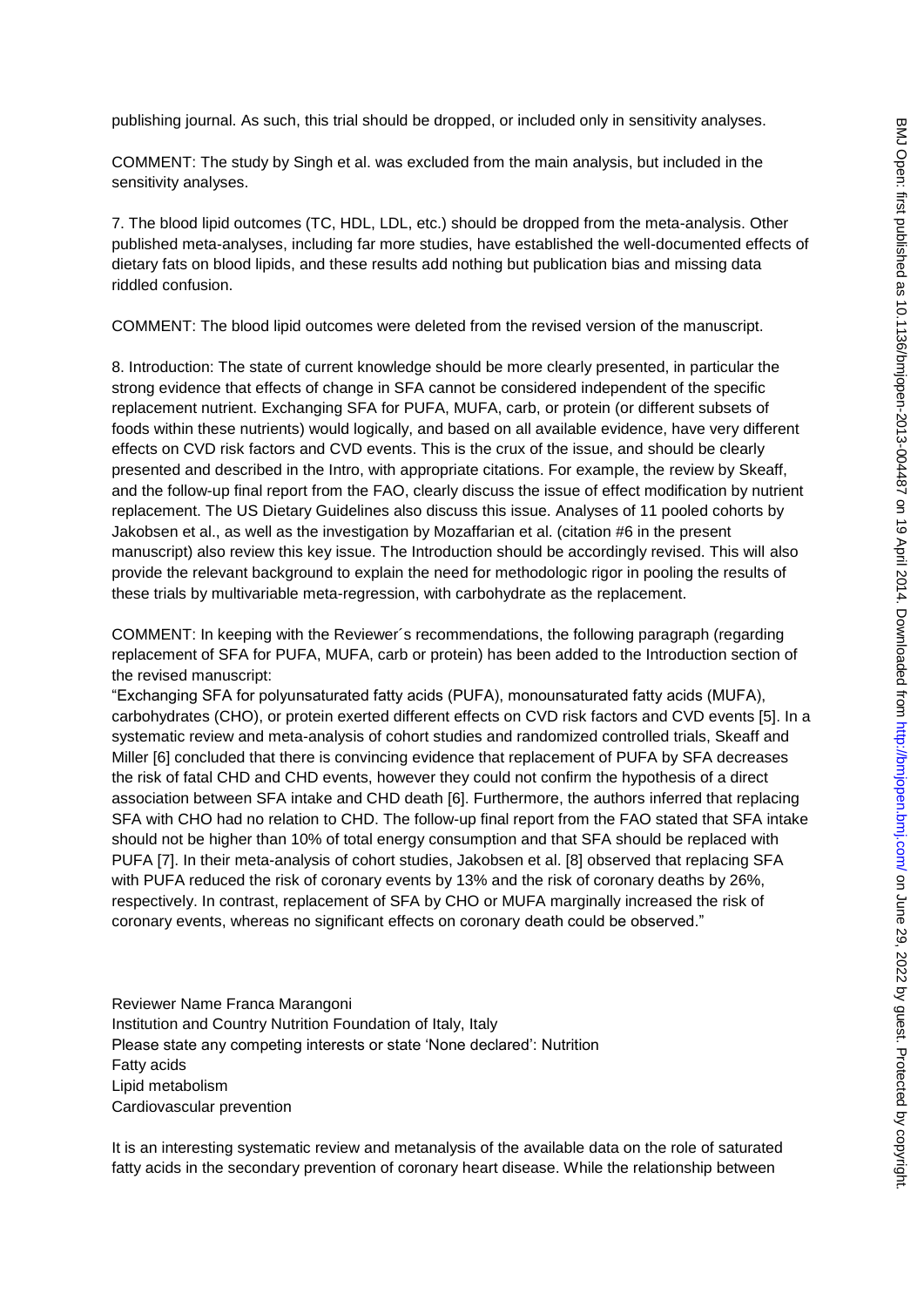saturated fats and prevention seems to be supported by the described data, the associations between other fatty acid classes do not appear to be confirmed. For example the Authors state that Statistically significant dose-response relationships could be detected between PUFA (mixed n6 and n3) intake and changes in TC as well as between absolute intake of saturated fatty acids and risk of allcause mortality (p=0.040). However they find a direct association between intakes of linoleic acid, that represents most of PUFA in the diet, and CVD mortality and CVD events. Due to the low number of data available on different PUFA, and on linoleic in particular, in the selected studies, I suggest to focus on the benefits associated to lower dietary SFA rather than to all the fatty acids. In fact this evaluation would need a different selection of the literature.

I suggest to focus the paper on the effects benefits do lower SFA rather than on all the fatty acid classes

COMMENT: Since Reviewer 1 suggested to keep the focus on all dietary acids, univariate and multivariate meta-regressions were performed. We re-screened the databases with new keywords and a new search strategy and re-searched all potential relevant systematic reviews and metaanalyses. However, no further relevant studies could be identified. Moreover, several additional sensitivity analyses had to be performed (PUFA vs. SFA, fish vs. no fish advice). Thus, it was necessary to adhere to the inclusion of all dietary acids. (LA contents of the intervention and control groups were calculated according to the suggestions of Referee 1). Furthermore, the limitations of findings of the meta-regressions analyses performed in the present study are clearly stated in the Discussion section of the revised manuscript, i.e. that the results must be carefully interpreted and used only to generate hypotheses.

The corresponding points of criticism of Reviewer 1 as well as our comments are as follows: 2. The largest problem is the combining, interpreting, and presenting of these very different dietary interventions as a test of "low SFA" vs. high SFA". For example, de Lorgeril was primarily an ALA trial, not a SFA-reduction trial; the WHI reduced SFA but also reduced PUFA and MUFA; and so on. Given the very different combinations of both intervention and control dietary fatty acids in each trial, it is wholly inappropriate to combine and interpret these simply as a test of SFA change. The visually pleasing but methodologically incorrect Forrest plots, and their underlying crude analyses, must be deleted. The correct approach is multivariable (not unadjusted, as done by the authors) metaregression, in which all dietary fatty acid changes are included together in a meta-regression model. This will provide a valid approach to pooling the overall summary evidence from these trials of effects of these dietary fats on CVD in secondary prevention. In these multivariable meta-regressions should be included key trial characteristics and changes in SFA, PUFA, MUFA, and protein as percent energy (i.e., modeling replacement with carbohydrate). A second multivariable meta-regression can replace total PUFA with separate values for ALA and LA.

Own comment: According to the reviewer´s suggestions, we revised the analyses of the different interventions trials, previously presented as low vs. high SFA. Dietary interventions are now differentiated as reduced/modified fat diets according to approaches chosen by other meta-analyses as well (e.g. Hooper et al. 2012, Skeaff and Miller, 2009). Consequently, literature search has been updated (now including the CVD mortality and CVD event data from the trial by Ramsden et al., 2013).

As requested by the referee, a multivariate meta-regression was performed including all dietary fatty acids together with a second multivariate meta-regression including LA and ALA values. Due to the reduced degrees of freedom of the main analysis, we decided that performing both univariate and multivariate meta-regression analyses was appropriate.

Since only a low number of studies provided data on protein, the respective potential effects of the macronutrient (available only for 5 trials) could not be estimated.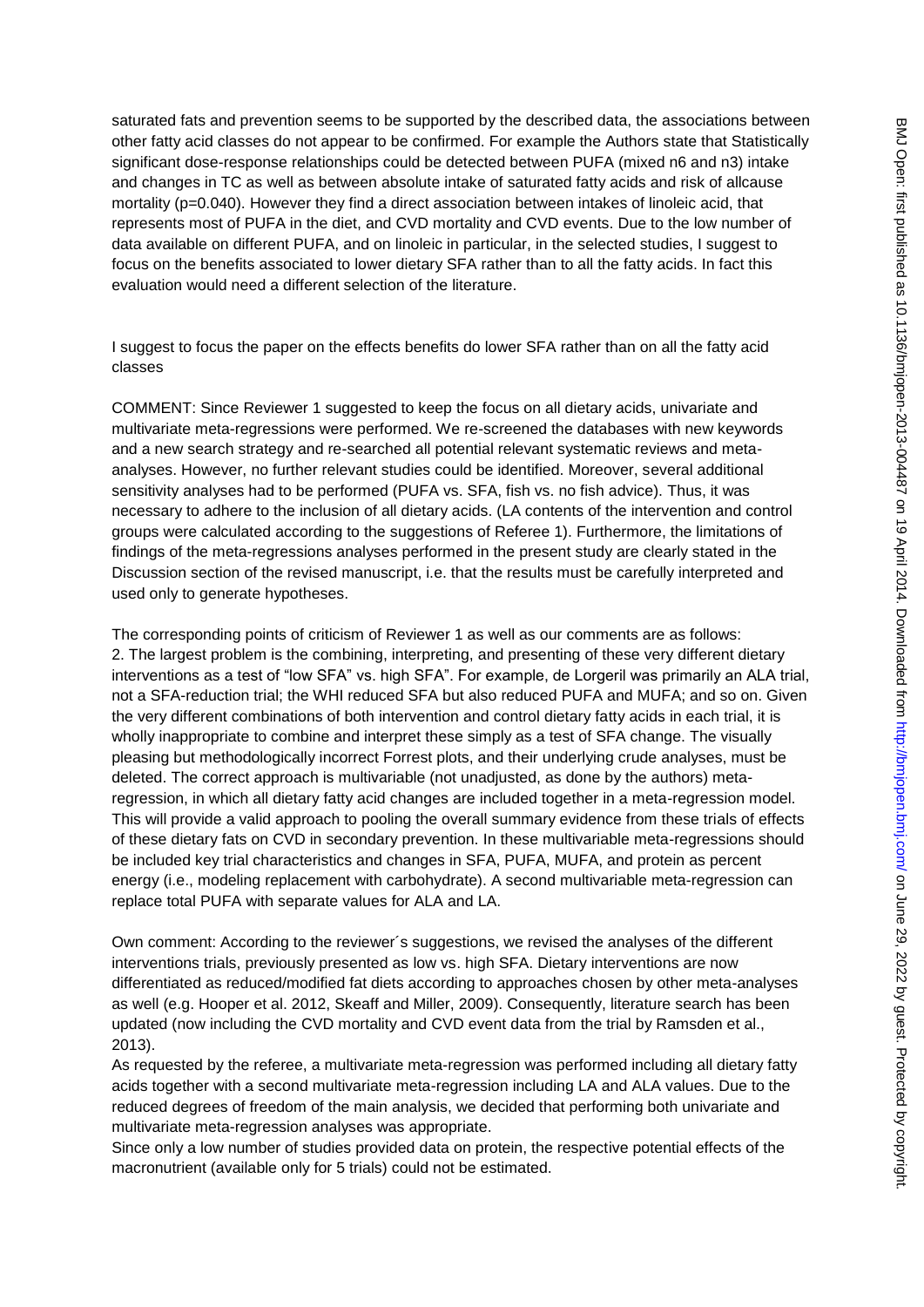Likewise, modelling replacement with carbohydrates was not possible, although previous metaanalyses of cohort studies implemented this procedure. However, in the meta-analysis by Skeaff and Miller (2009), RCTs were classified into 4 categories: (1) diets involving a change in the PUFA:SFA ratio, (2) diets involving a reduction in total fat, (3) diets involving an increase in fish or fish oil intake, (4) diets involving an increase in foods rich in α-linolenic acid. In the meta-analysis of RCTs by Hooper et al. (2012), 3 subgroups were combined in the main analysis: (1) low fat diets, (2) modified fat diets, (3) and combination of  $(1) + (2)$ . Thus, since previous meta-analyses synthesized these different dietary approaches into one analysis, we assume that our new analysis is valid. In addition, we performed sensitivity analyses for PUFA vs. SFA trials focusing on secondary prevention and sensitivity analysis for trials adopting "fish advice" vs. "no fish advice". In the Discussion section of the revised manuscript, the limitations of findings of the meta-regressions analyses performed in the present study are clearly stated, i.e. that the results must be carefully interpreted and used only to generate hypotheses.

3. Missing exposure data: For many of the trials, values are missing for % energy from various fatty acids, including for control groups and also for LA and ALA in both groups. For control groups, these values should be imputed based on average background dietary intakes in similar populations at that time period. For evaluating LA, all of the trials that reported on total PUFA should be included. None of these trials except Lyon had a major focus on n-3, and as such, total PUFA in each of these other trials would be nearly all (90%+) LA. In addition, nearly all these trials reported the type of vegetable oil used, so that the proportion of LA and ALA in total PUFA can be directly calculated.

Own comment: In agreement with the Reviewer´s comments, we imputed the values for dietary fatty acids for three study control groups (Ball et al. 1965, Leren et al. 1968, and Rose et al. 1965) on average background dietary intakes in similar populations at that time period, the corresponding data were derived from the Diet Heart Study control group (1968). Values are given in the revised version of Table 1. In addition, as suggested by the Referee, LA was calculated from PUFA content (as 90% of PUFA content). Information on the vegetable oil provided for the interventions was provided by five study groups, so that LA or ALA content could be calculated.

Reviewer Name Robin Christensen, MSc, PhD; Senior Biostatistician Institution and Country Musculoskeletal Statistics Unit (MSU) The Parker Institute, Department of Rheumatology. Copenhagen University Hospital, Bispebjerg and Frederiksberg. Nordre Fasanvej 57 DK-2000 Copenhagen F Denmark

Please state any competing interests or state "None declared": Dr. Christensen is involved in many health-care initiatives and research that could benefit from wide uptake of this publication (including Cochrane, OMERACT, and the GRADE Working Group).

Musculoskeletal Statistics Unit, The Parker Institute is grateful for the financial support received from public and private foundations, companies and private individuals over the years. The Parker Institute is supported by a core grant from the Oak Foundation; The Oak Foundation is a group of philanthropic organizations that, since its establishment in 1983, has given grants to not-for-profit organizations around the world.

This is a good paper on highly relevant "Public Health issue".

The authors investigate the effects of diets low in SFA vs. diets "more SFA" on all-cause mortality, cardiovascular mortality, cardiovascular events (myocardial infarction, stroke), and cardiovascular risk factors in subjects with established CHD.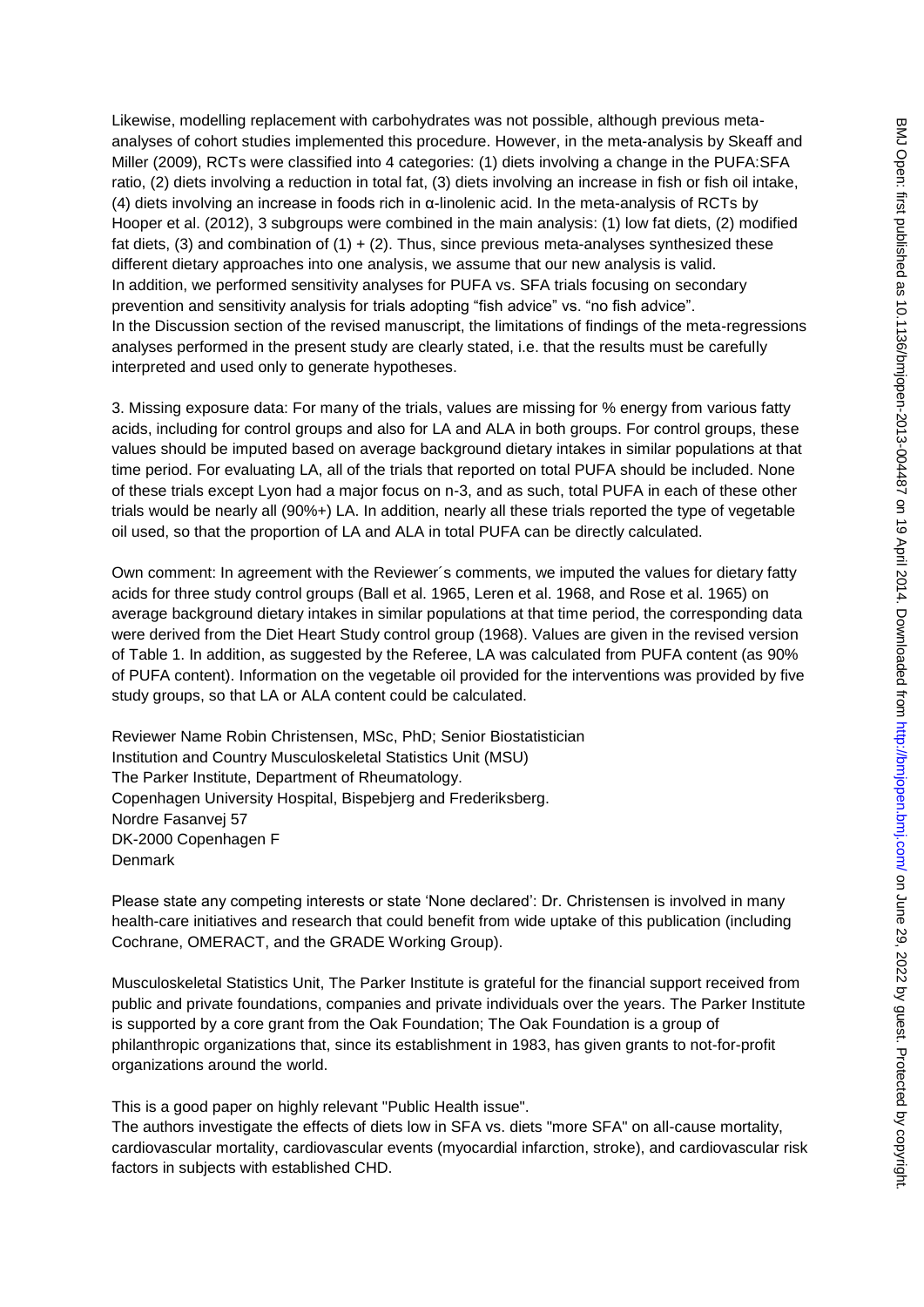The authors have done a good job; the meta-analysis approaches are contemporary and state-of the art.

I only minor comments to consider:

The project would benefit a lot from the authors trying to communicate "the quality of the evidence" (ie, the confidence in the estimates) - as that is what dietary guidelines panels would need. Thus, also given by the current BMJ policy, the authors should discuss whether the evidence is downgraded according to the recommndations from the GRADE Working Group.

I would strongly recommend the authors to present their meta-analyses in an "Evidence Profile Table".

COMMENT: As requested by the Referee, an evidence profile Table for the main analysis was added. The data was summarized according to similar meta-analyses by Santesso et al. (Eur J Clin Nutr 2012; 66:780-8. doi: 10.1038/ejcn.2012.37) and by Hooper et al. (Cochrane Database Syst Rev 2012;5:CD002137 doi: 10.1002/14651858.CD002137.pub3[published Online First: Epub Date]|).

In the abstract the authors should include the observed inconsistency (I-squared measure); and mention whether the heterogeneity would likely downgrade our confidence in the estimates.

COMMENT: The I-squared measure was added in the abstract, and the likelihood of downgrading the confidence in the estimates by heterogeneity is given in the revised version of Table 2.

From a "content expert perspective" I would like to see an ancillary analysis addressing whether the length of the fatty acids change the hazards..... Some argue that e.g. the C18:0 can be considered a protective agent.

COMMENT: Extraction of chain length was not possible from the available data.

- Thus, the simple question is, are all SFA's hazardous(?)

COMMENT: According to the suggestions of Referee 1, additional analyses have been performed results of which suggest that they are not. However, the limitations of the findings of the metaregressions analyses performed in the present study should be taken into account, i.e. that the results must be carefully interpreted and used only to generate hypotheses.

This is a good paper; definitely worth publishing.

## **VERSION 2 – REVIEW**

| <b>REVIEWER</b>        | Dariush Mozaffarian<br>Harvard, USA                                                                                                                                                                                                                                                                                                                                                |
|------------------------|------------------------------------------------------------------------------------------------------------------------------------------------------------------------------------------------------------------------------------------------------------------------------------------------------------------------------------------------------------------------------------|
|                        | Dr. Mozaffarian reports ad hoc travel reimbursement or honoraria<br>from Bunge, Pollock Institute, Quaker Oats, and Life Sciences<br>Research Organization; ad hoc consulting fees from Foodminds,<br>Nutrition Impact, Amarin, Astra Zeneca, and Winston and Strawn<br>LLP; membership, Unilever North America Scientific Advisory Board;<br>and chapter royalties from UpToDate. |
| <b>REVIEW RETURNED</b> | 26-Mar-2014                                                                                                                                                                                                                                                                                                                                                                        |

| <b>COMMENTS</b><br><b>GENERAI</b><br>∼⊾ | — M2!^″<br>mments.<br>$ -$<br>ا ( ) ر |
|-----------------------------------------|---------------------------------------|
|                                         |                                       |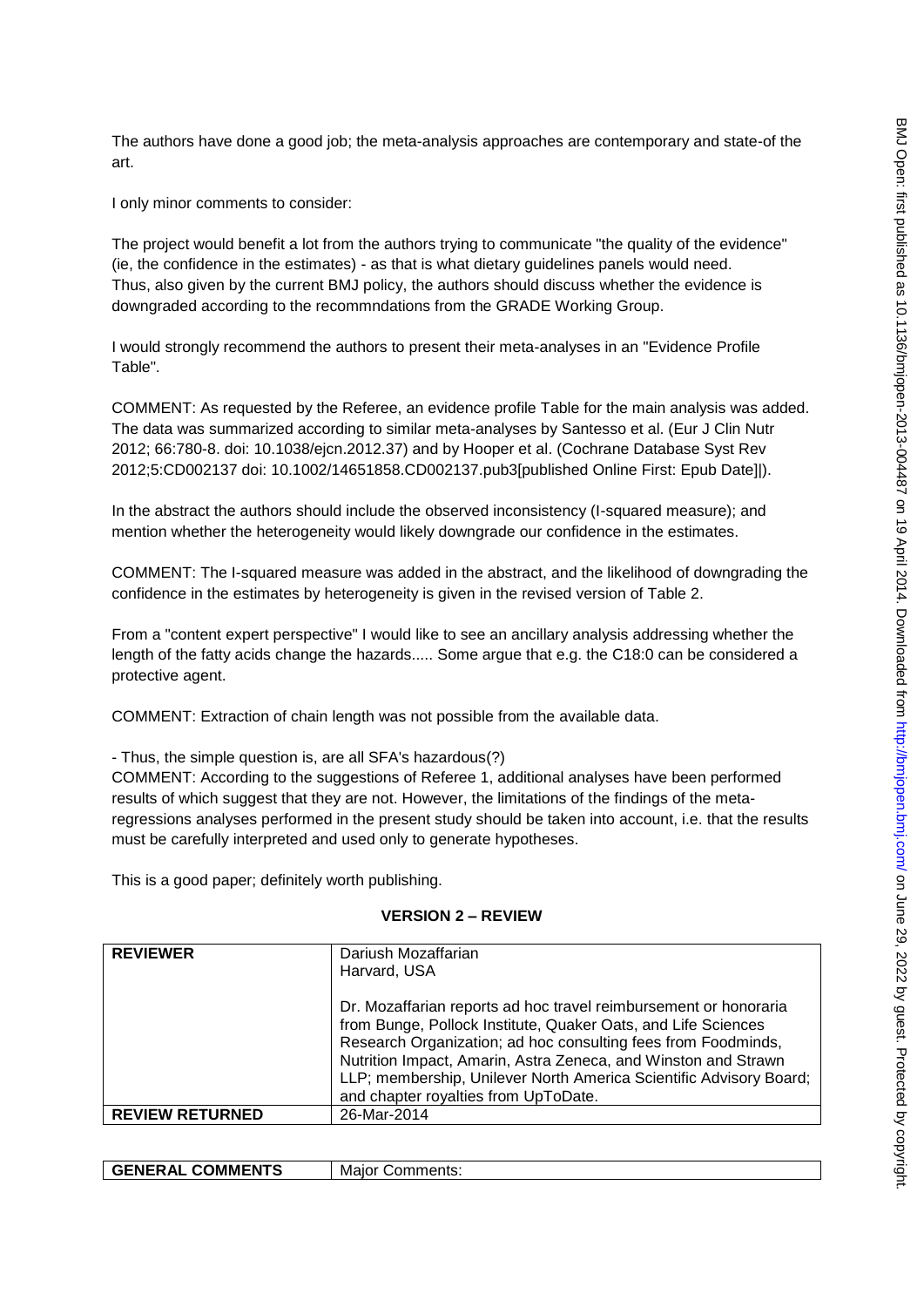| 1. Several revisions have been made, which have improved the<br>manuscript. A few key questions and revisions remain to be<br>addressed, without which the validity and interpretation of the<br>findings would be problematic.                                                                                                                                                                                                                                                                                                                                                                                                                                                                                                                                                                                                                                                                                  |
|------------------------------------------------------------------------------------------------------------------------------------------------------------------------------------------------------------------------------------------------------------------------------------------------------------------------------------------------------------------------------------------------------------------------------------------------------------------------------------------------------------------------------------------------------------------------------------------------------------------------------------------------------------------------------------------------------------------------------------------------------------------------------------------------------------------------------------------------------------------------------------------------------------------|
| 2. Table 2, Fig S2-S4: Reduced fat and modified fat dietary<br>interventions should not be combined - these are very different<br>interventions. These two types of interventions should be separately<br>pooled; a secondary, sensitivity analyses could pool them all<br>together as presently done.                                                                                                                                                                                                                                                                                                                                                                                                                                                                                                                                                                                                           |
| 3. The addition of the meta-regression has improved the manuscript,<br>but the methods for this analysis remain unclear. Assuming that<br>each trial is separately entered into the meta-regression with the<br>dependent variable being the log change in RR in the intervention<br>vs. control, then what independent variables are entered? The<br>appropriate independent variables would be the change in % energy<br>from SFA, MUFA, and PUFA (or LA and ALA) in the intervention vs.<br>control. Yet, from the text, it is not clear that this was done, and it<br>seems possible that the achieved fatty acid intakes in the<br>intervention group (rather than the change in intervention vs. control)<br>were used. The model construction should be clarified; change in<br>intakes should be used; and Table 3 should clarify that each<br>covariate is the change in these fats, in percent energy. |
| 4. The results of the Sydney diet-heart study should be excluded<br>from these analyses. This trial utilized a commercial margarine,<br>known to be high in industrial trans fat, to deliver PUFA to the<br>intervention group. Thus, the results are strongly confounded by<br>high TFA intake. None of the other fat modification trials were known<br>to alter TFA substantially (generally vegetable oils replaced animal<br>fats), and so adjustment for changes in TFA would fail to address<br>this bias.                                                                                                                                                                                                                                                                                                                                                                                                 |
| 4. One key fat reduction trial is missing: the WHI. The separate<br>findings were reported in that trial for the subset of women with pre-<br>existing CHD (higher risk with lower total fat) – these findings should<br>be added.                                                                                                                                                                                                                                                                                                                                                                                                                                                                                                                                                                                                                                                                               |
| 5. To allow interpretation and confirmation of the meta-regression<br>findings, graphs of the univariate meta-regressions should be<br>presented in supplementary figures, i.e. plotting the log-RR vs. the<br>change in % energy in each fat in intervention vs. control, with size<br>of each marker proportional to the weight; and with the name of<br>each specific trial next to the marker.                                                                                                                                                                                                                                                                                                                                                                                                                                                                                                               |
| <b>Minor Comments:</b>                                                                                                                                                                                                                                                                                                                                                                                                                                                                                                                                                                                                                                                                                                                                                                                                                                                                                           |
| Intro: The sentence citing the Mensink & Katan meta-analysis should<br>refer to blood lipids and lipoproteins, not "CVD risk factors and CVD<br>events."                                                                                                                                                                                                                                                                                                                                                                                                                                                                                                                                                                                                                                                                                                                                                         |
| Page 16: "RCTs are considered to have a higher grade of quality."<br>Should add that while this is a widespread belief, RCTs of lifestyle<br>behaviors such as diet are often limited by lack of double blinding,<br>noncompliance, cross-over, and drop-out – as evidenced by the<br>trials in the current meta-analysis - so that well-designed analyses<br>in prospective cohort studies provide important evidence with<br>complementary strengths and limitations.                                                                                                                                                                                                                                                                                                                                                                                                                                          |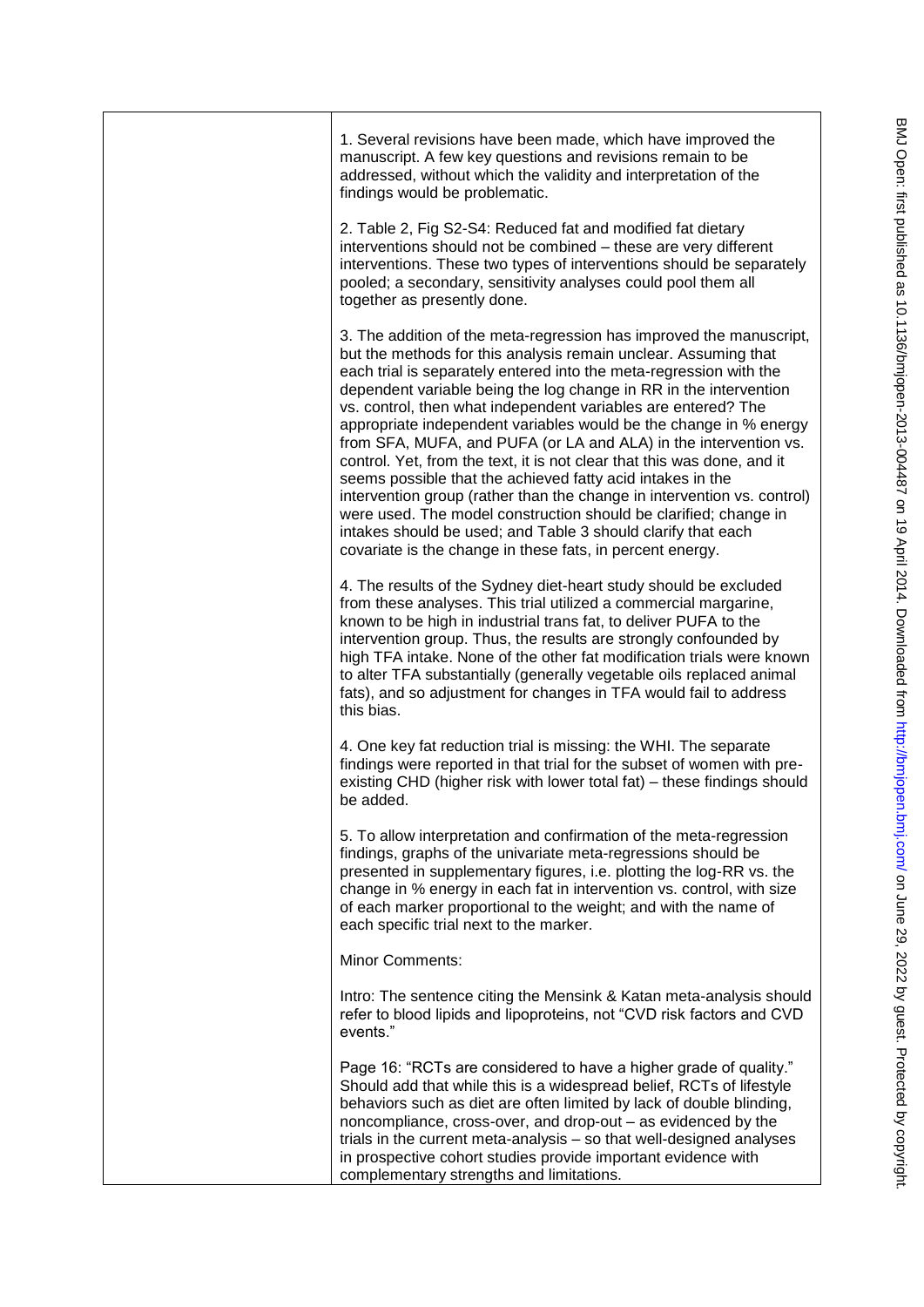#### **VERSION 2 – AUTHOR RESPONSE**

Major Comments:

Several revisions have been made, which have improved the manuscript. A few key questions and revisions remain to be addressed, without which the validity and interpretation of the findings would be problematic.

1. Table 2, Fig S2-S4: Reduced fat and modified fat dietary interventions should not be combined – these are very different interventions. These two types of interventions should be separately pooled; a secondary, sensitivity analyses could pool them all together as presently done. COMMENT: According to the reviewer´s suggestions, we removed Table 2 and Fig S2-S5. The two types of interventions described are now separately pooled (see Fig S2-9 of the revised manuscript), and combined only via sensitivity analysis (see Fig S10-13 of the revised manuscript).

23. The addition of the meta-regression has improved the manuscript, but the methods for this analysis remain unclear. Assuming that each trial is separately entered into the meta-regression with the dependent variable being the log change in RR in the intervention vs. control, then what independent variables are entered? The appropriate independent variables would be the change in % energy from SFA, MUFA, and PUFA (or LA and ALA) in the intervention vs. control. Yet, from the text, it is not clear that this was done, and it seems possible that the achieved fatty acid intakes in the intervention group (rather than the change in intervention vs. control) were used. The model construction should be clarified; change in intakes should be used; and Table 3 should clarify that each covariate is the change in these fats, in percent energy.

COMMENT: As requested by the Referee, the uni- and multivariate meta-regressions were revised, and the methodological steps are now described in the Method section of the revised manuscript: "A random-effects univariate meta-regression was performed to examine the association between the change in % energy from SFA, PUFA (mixed n-6 and n-3), MUFA, as well as linoleic acid in the interventions vs. control groups, and the dependent variables (log change relative risks for all-cause mortality, CVD mortality, cardiovascular events, and myocardial infarction). Furthermore, multivariate analyses were performed including all dietary fatty acid changes in a meta-regression model."

In contrast to the previous version of the manuscript, this analysis could not be performed for αlinolenic acid anymore, since now only 3 data-points (% energy change between intervention vs. control) are available.

Table 3 was modified according the Reviewer´s suggestions.

3. The results of the Sydney diet-heart study should be excluded from these analyses. This trial utilized a commercial margarine, known to be high in industrial trans fat, to deliver PUFA to the intervention group. Thus, the results are strongly confounded by high TFA intake. None of the other fat modification trials were known to alter TFA substantially (generally vegetable oils replaced animal fats), and so adjustment for changes in TFA would fail to address this bias.

COMMENT: A sensitivity analysis was performed without the data of the SDHS trial resulting in a confirmation of the primary analysis. Therefore, we did not exclude the study. The sensitivity analysis is now mentioned in the Results section of the revised version of the manuscript.

The Reviewer mentioned this comment not in the previous revision round. Nevertheless a sensitivity analysis was performed excluding the SDHS, and this not alter the results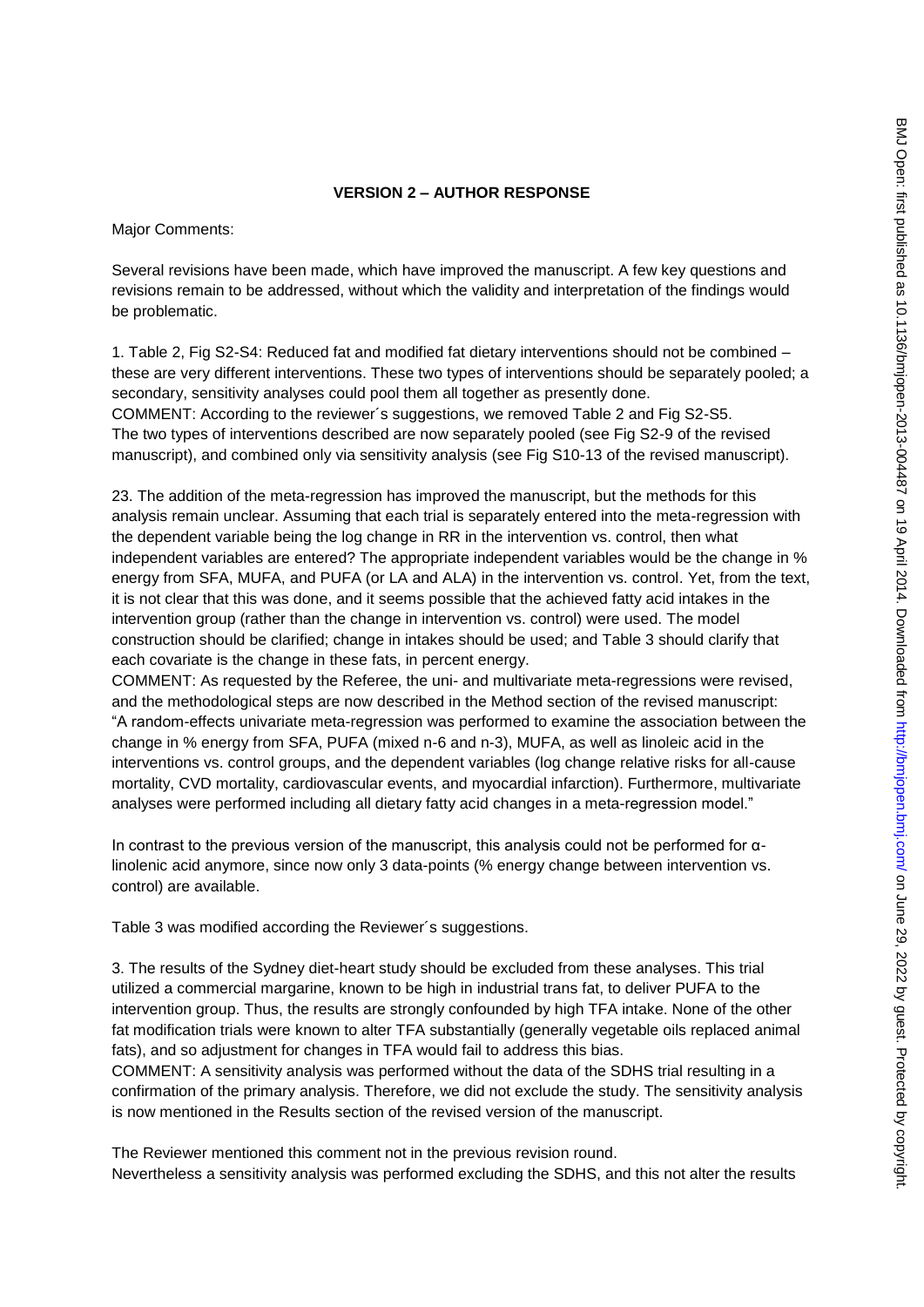of the primary analysis.

Ramsden et al. 2013:"Another factor that could have been altered by the intervention is dietary trans fatty acids, which are known to raise total and low density lipoprotein cholesterol 61 and have been associated with increased cardiovascular risk in observational studies.62 This association was not widely appreciated during the SDHS, and the trans fatty acid content of participants" diets was not recorded. Restriction of common margarines and shortenings (major sources of trans fatty acids) in the intervention group would be expected to substantially reduce consumption of trans fatty acids compared with the control group. Conversely, some of this reduction in trans fatty acids in the intervention group may have been offset by small amounts of trans fatty acids in the safflower oil polyunsaturated margarine. Although the precise composition of this margarine was not specified, it was selected for the study because of its ability to lower blood cholesterol and its high PUFA to SFA ratio,22 two characteristics of margarines that contain comparatively low amounts of trans fatty acids.63 Because dietary trans fatty acids are predominantly 18-carbon MUFA isomers,64 the recorded changes in MUFAs probably included small amounts of trans fatty acids in both groups. Statistical adjustment for changes in MUFAs (an imperfect surrogate for trans fatty acids) in sensitivity analyses did not noticeably alter the observed relation between LA and increased risk of cardiovascular death in the intervention group (data not shown). Collectively, these observations indicate that changes in trans fatty acid were unlikely to play a substantial role in the findings reported here. Nevertheless, the SDHS dataset does not contain sufficient information to rule out the possibility that changes in nutrients other than n-6 LA and SFAs could have contributed to, or reduced, the observed unfavorable effects of the LA intervention."

4. One key fat reduction trial is missing: the WHI. The separate findings were reported in that trial for the subset of women with pre-existing CHD (higher risk with lower total fat) – these findings should be added.

COMMENT: The participants of the WHI trial with a CVD history (n=2277, 908 in intervention, 1369 in comparison group, respectively) were already included in the previous versions of the manuscript (Howard BV, Van Horn L, Hsia J, et al. Low-fat dietary pattern and risk of cardiovascular disease: the Women's Health Initiative Randomized Controlled Dietary Modification Trial. JAMA : the journal of the American Medical Association 2006;295(6):655-66).

5. To allow interpretation and confirmation of the meta-regression findings, graphs of the univariate meta-regressions should be presented in supplementary figures, i.e. plotting the log-RR vs. the change in % energy in each fat in intervention vs. control, with size of each marker proportional to the weight; and with the name of each specific trial next to the marker.

COMMENT: According to the Reviewer´s suggestion, the bubble plot graphs (with size of each marker proportional to the weight, and with the name of each specific trial (i.e. first author, et al. when necessary, and year of publication) assigned next to the marker) are now given in the supplemental materials (see Supplemental Fig S14-29 of the revised manuscript).

Minor Comments:

Intro: The sentence citing the Mensink & Katan meta-analysis should refer to blood lipids and lipoproteins, not "CVD risk factors and CVD events." COMMENT: The corresponding sentence was corrected.

Page 16: "RCTs are considered to have a higher grade of quality." Should add that while this is a widespread belief, RCTs of lifestyle behaviors such as diet are often limited by lack of double blinding, noncompliance, cross-over, and drop-out – as evidenced by the trials in the current meta-analysis – so that well-designed analyses in prospective cohort studies provide important evidence with